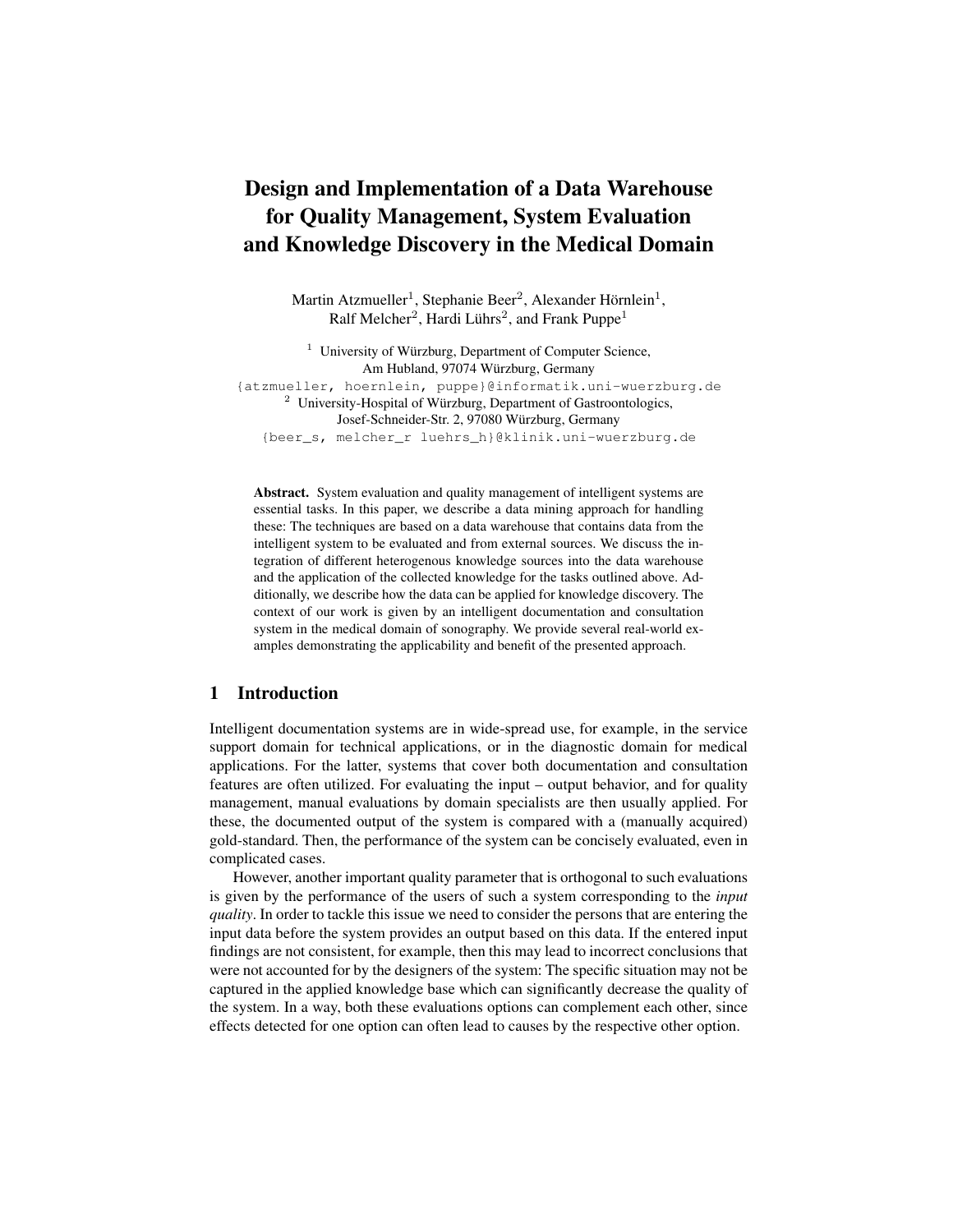Since a purely manual evaluation for such purposes is usually time-consuming and costly, semi-automatic techniques are often a promising option. In this paper, we describe a data mining approach that is based on the implementation of a data warehouse [1] containing the data from the system to be evaluated and other external sources. The collected data can then be used for various automatic analysis options, and both the evaluation and the quality management objectives can easily implemented. As another benefit, the data warehouse can then also be directly used for knowledge discovery. This enables a multifunctional application of the data warehouse which is quite attractive for many domains and also rather cost-efficient. We describe the application and implementation of the proposed approach in the medical domain of sonography (ultrasound). We present examples from the real-world system SONOCONSULT [2, 3], which is a multifunctional knowledge-based system for sonography, which has been in routine use since 2002 documenting more than 12000 patients in two clinics. An evaluation [3] of the diagnostic accuracy, acceptance, and clinical indicated very good results.

The rest of the paper is organized as follows: We first present the individual data mining methods of the proposed approach in Section 2, introduce the medical application context of the SONOCONSULT [3] system, describe the concrete implementation of the techniques, and finally provide first examplary results of their application. After that, we discuss the presented approach in Section 3. Finally, we conclude the paper with a summary in Section 4, and point out interesting directions for future work.

# 2 Method: Design, Implementation, First Results

In this section, we provide an overview on the individual methods of the proposed approach, and describe their implementation exemplified by case studies in the context of the SONOCONSULT system. As outlined above, we distinguish three main objectives for the presented approach:

- 1. System evaluation: Comparing and evaluating the input output behavior of the system using external data for assessing the system solutions.
- 2. Quality management: Assessing the input *quality*: In the medical domain this corresponds to the *documentation quality* of the users (examiners).
- 3. Knowledge discovery: Correlating various parameters automatically in order to detect interesting patterns, for example, which diagnoses affect which laboratory parameters of blood samples.

In the following sections, we discuss these issues in detail. Furthermore, we exemplify the techniques by clinically interesting findings that were discovered using the proposed techniques. All the methods, specifically the quality management and knowledge discovery steps were implemented using the VIKAMINE system [4] – a versatile environment for knowledge-intensive data mining. The system provides both interactive and automatic methods, using subgroup discovery [5, 6] as the core mining technique. The powerful visual methods were regarded as especially helpful during the implementation of the presented approach.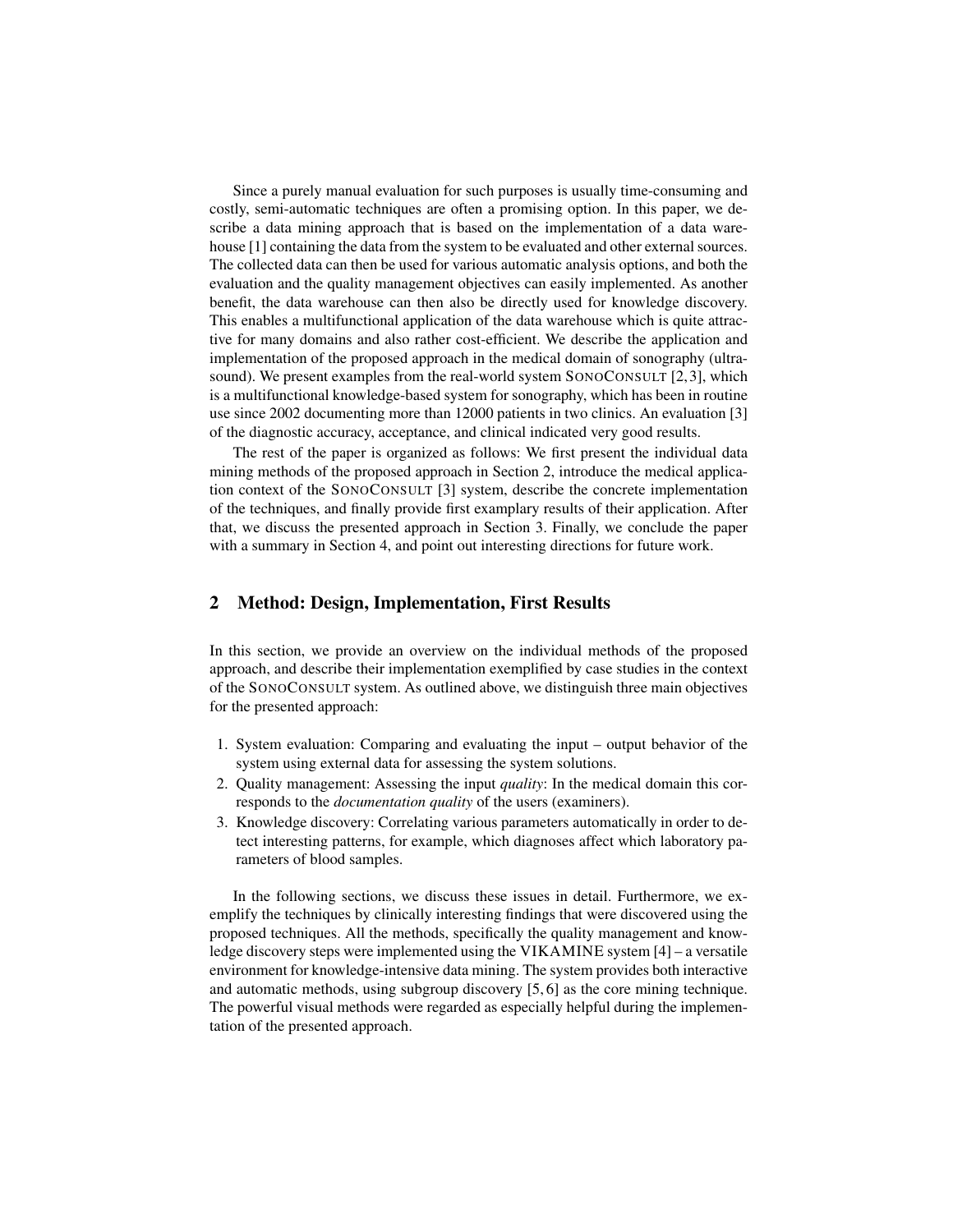### 2.1 System Evaluation - Solution Profiling

The input and output relations for a given set of cases can be transparently evaluated by domain specialists that provide a gold standard for the solutions of the system. Then, the acquired cases are compared by a before-after strategy, that needs to be done manually by the domain specialists. Such a procedure usually works relatively well,e.g., [3]. However, providing the gold-standard takes a lot of time and is thus very cost-intensive. Therefore, other options that do not need to rely on a domain specialist are promising. Additionally, a continous monitoring of all the possible test cases would potentially require an unlimited set of expert-rated solutions, which is rather unfeasible.

We provide a data mining method that relies on external data from other data sources (examinations). If all the available data has been integrated into a data warehouse, then the evaluation of the input – output relations is straight-forward using a gold-standard given by laboratory and/or other examinations, for example, magnetic resonance imaging or CT tomography. The accumulated gold-standard data is then automatically compared to the solutions of the system in order to identify potentially incorrect solutions that were documented using the intelligent system.

However, these solutions may be incorrect due to two different reasons. First, the solution of the system may be wrong, and secondly, the provided input findings may be wrong and/or inconsistent with respect to the true input description. In the first case, we need to refine the knowledge system, whereas in the second case we need to make sure, that the input findings are entered in the correct way, e.g., by tutoring sessions or by special training of the users. In order to clarify such situations, we also need to consider the performance of the users that provide the input to the system, as discussed in the next section. Using the solution approach we can only detect situation of the first kind, therefore both analysis options complement each other.

In the following we discuss preliminary results obtained from the SONOCONSULT data. By integrating different data sources into the warehouse it is possible to measure the conformity of sonographic results with other methods or inputs.

| Total            | SONO           | <b>SAP</b> | %              | CT/MR     | %              | Discharge | %              |  |  |
|------------------|----------------|------------|----------------|-----------|----------------|-----------|----------------|--|--|
| Case             | <b>CONSULT</b> | Diagnoses  | Conformity     | Diagnoses | Conformity     | Letter    | Conformity     |  |  |
| Number           | Diagnoses      |            | with           |           | with           | Diagnoses | with           |  |  |
|                  |                |            | SONO           |           | SONO           |           | SONO           |  |  |
|                  |                |            | <b>CONSULT</b> |           | <b>CONSULT</b> |           | <b>CONSULT</b> |  |  |
|                  |                |            |                |           |                |           |                |  |  |
| Liver cirrhosis  |                |            |                |           |                |           |                |  |  |
| 16               | 12             | 6          | 20             | 1         | 33             | 9         | 50             |  |  |
|                  |                |            |                |           |                |           |                |  |  |
| Liver metastasis |                |            |                |           |                |           |                |  |  |
|                  |                |            |                |           |                |           |                |  |  |
| 28               | 16             | 11         | 65             | 15        | 87             | 17        | 94             |  |  |
|                  |                |            |                |           |                |           |                |  |  |

Table 1. Conformity of various sources of diagnosis input. Correlation of the different sources with SONOCONSULT diagnoses.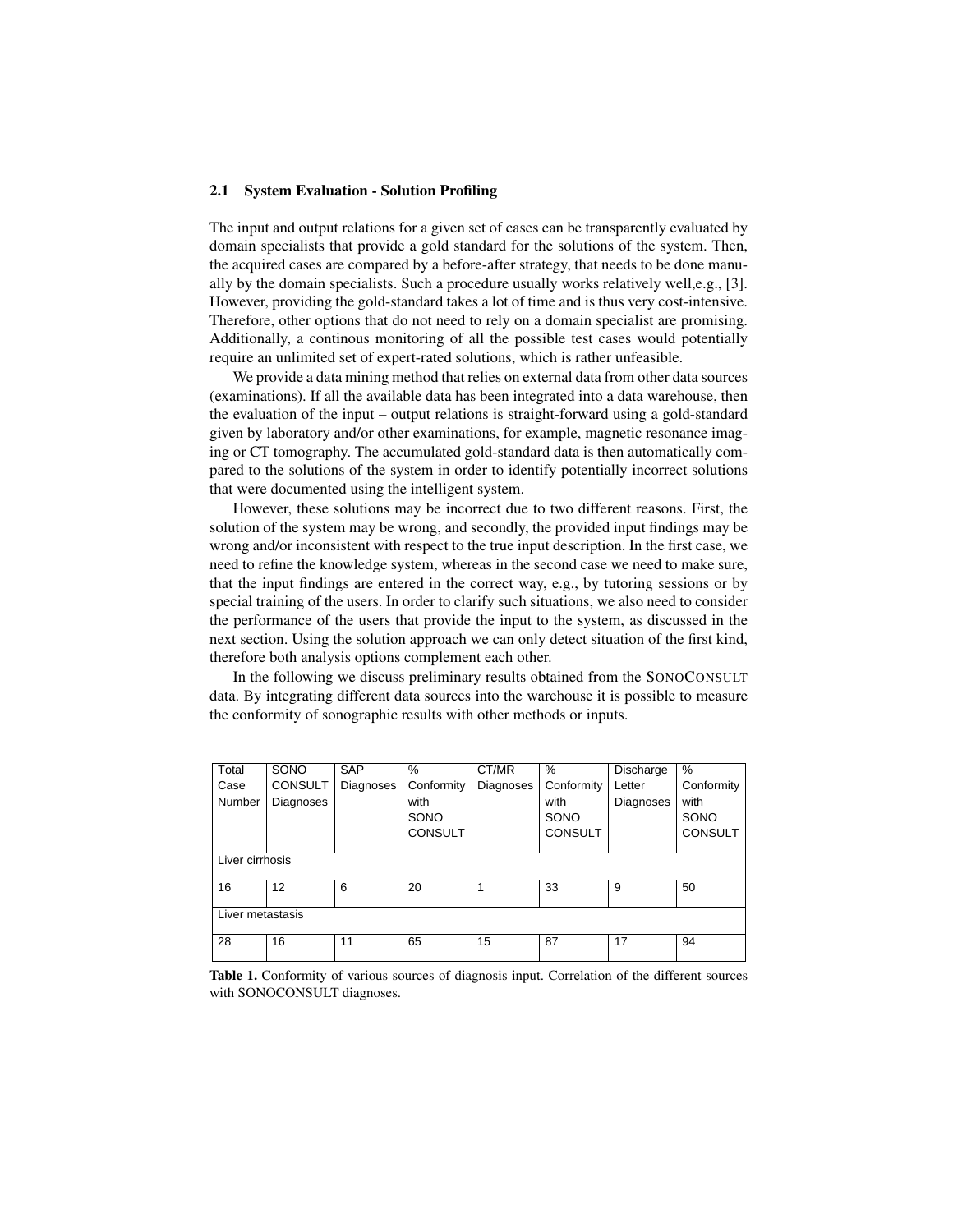Table 1 shows the correlation of SONOCONSULT based diagnosis with CT/MR, diagnoses listed in the discharge letter and diagnoses contained in the hospital information system for a first number of cases. It was quite interesting that the conformity between SONOCONSULT based diagnoses with the diagnoses contained in the hospital information system was quite low. Evaluating this issue it was obvious that various diagnosis were not listed in the hospital information system because they were not revenue enhancing. Therefore, we looked at the accordance with the discharge letters which were found to be highly concordant at least for the diagnosis of liver metastasis.

Liver cirrhosis is more awkward to be diagnosed with ultrasound and has to be in a more advanced stage. Therefore, some of the discharge diagnoses "liver cirrhosis" were only detected using histology or other methods. In one case liver cirrhosis was listed in the hospital information system but was neither found with ultrasound nor in the discharge letter. It came out that the input was performed by another department (neurology), for which documenting the disease was not really relevant.

These first results of the correlations of diagnoses of various input sources indicate that there is a promising high conformity between SonoConsult and the discharge letters. However, for further quality improvement the correlation with other imaging techniques is very important. With a larger number of cases it should be possible to measure the sensitivity of different techniques for various diagnoses in more detail.

### 2.2 Quality Management

For the task of quality management or quality control we consider all the users individually that can enter findings for generating cases with a specific solution. In the context of the medical documentation system SONOCONSULT, the users are sonographic examiners that document the case by entering the specific findings they identify on the sonographic images. Since the sonographic examination is highly subjective and dependent on the experience of the examiner, the quality management is essential in order to identify examiners that deviate from the norm, if we assume a "similar" share of patients. Ultrasound is a method which is strongly dependent on the examiner's degree of knowledge. Therefore, it is interesting to know how well the results of the examination agree between different examiners and with the results of other methods.

For the quality management step we build user profiles statistically and test for all solutions, for which examiners have a significant different distribution: Essentially, we compare the frequency of documented diagnoses depending on the examiner. This method is easily implemented using subgroup discovery by regarding the examiner as the target variable, and considering all diagnoses and/or findings as independent variables. Table 2 shows the results of this analysis for various diagnoses.

The results show that there are some major differences in the frequency of diagnosing a specific disease for the different examiners. For example, several examiners do not document certain diagnoses at all ("aorta sclerosis, not calcified" or "portal hypertension"). The principal cause for this discrepancy may lie in the incident that the different examiner work in different departments and therefore the patients stock of each sonographer has a different distribution of diseases. Since the data warehouse is continously being extended, we plan to investigate these issues in more detail given a larger number of cases in more detail.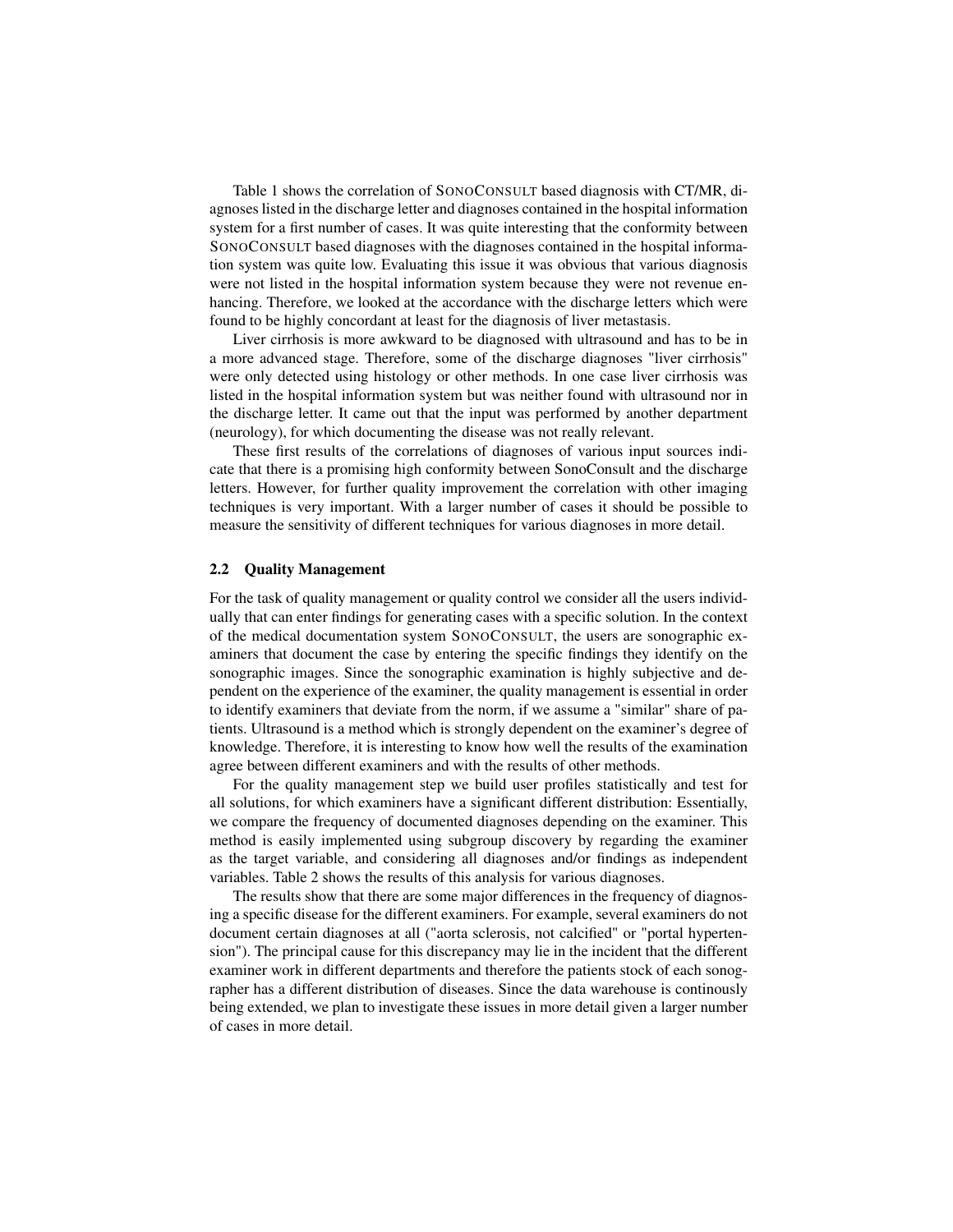|                                    | All  |               | <b>Examiner 1</b> |      | <b>Examiner 2</b> |      | <b>Examiner 3</b> |          | <b>Examiner 4</b> |      |
|------------------------------------|------|---------------|-------------------|------|-------------------|------|-------------------|----------|-------------------|------|
| <b>Diagnoses</b>                   | F    | $\frac{0}{0}$ | F                 | $\%$ | F                 | $\%$ | F                 | %        | F                 | %    |
| AII                                | 2498 | 100           | 757               | 34   | 104               | 4,7  | 392               | 17,6     | 359               | 16,1 |
| fatty liver                        | 683  | 27,3          | 212               | 33,3 | 20                | 3,1  | 136               | 21,4     | 117               | 18,4 |
| liver cirrhosis                    | 42   | 1,7           | 22                | 52,4 | $\mathbf 0$       | 0    | 15                | 35,7     | 0                 | 0    |
| aortic sclerosis, non<br>calcified | 29   | 1,2           | 3                 | 10,7 | $\Omega$          | 0    | $\Omega$          | $\Omega$ | 18                | 64,3 |
| aortic sclerosis, calcified        | 510  | 20,4          | 96                | 19,7 | 27                | 5,5  | 126               | 25,8     | 82                | 16,8 |
| ascites                            | 160  | 6,4           | 60                | 41,1 | 4                 | 2,7  | 27                | 18,5     | 16                | 11   |
| cholezystolithiasis                | 345  | 13,8          | 107               | 35,7 | 13                | 4,3  | 41                | 13,7     | 47                | 15,7 |
| chron. deg. kidny disease          | 219  | 8,8           | 66                | 30,3 | 9                 | 4,1  | 50                | 22,9     | 45                | 20,6 |
| qut disease                        | 35   | 1,4           | 10                | 28,6 | 2                 | 5,7  | 18                | 51,4     | 1                 | 2,9  |
| mass/liver                         | 119  | 4,8           | 39                | 33,9 | 3                 | 2,6  | 21                | 18,3     | 25                | 21,7 |
| obstructive cholestasis            | 15   | 0,6           | 3                 | 23,1 | $\mathbf 0$       | 0    | 6                 | 46,2     | 3                 | 23,1 |
| lymphnode<br>intraabdominal        | 33   | 1,3           | 16                | 59,3 | 2                 | 7,4  | 3                 | 11,1     | 1                 | 3,7  |
| pleural effusion                   | 128  | 5,1           | 31                | 27   | 3                 | 2,6  | 31                | 27       | 24                | 20,9 |
| portal hypertension                | 35   | 1,4           | 16                | 45,7 | $\mathbf 0$       | 0    | 11                | 31,4     | 1                 | 2,9  |
| prostata disease                   | 334  | 13,4          | 55                | 18,1 | $\overline{4}$    | 1,3  | 50                | 16,4     | 79                | 26   |
| liver size $=$ very enlarged       | 178  | 7,1           | 25                | 15,8 | 3                 | 1,9  | 26                | 16,5     | 35                | 22,2 |

which the column  $F$  specifies the absolute and  $%$  the relative frequency. Table 2. Diagnostic profiles for several examiners. The rows denote different diagnoses, for

#### $\mathbf{r}$  the patients stock of each sonographer has different disease. To clarify different disease. To clarify distribution of  $\mathbf{r}$ this statement anonymizing the examiner is necessary which brings along some 2.3 Knowledge Discovery

A data warehouse [1] typically contains data from different heterogenous sources [7] sources into the clinical data warehouse ranging from structured data records containing the examination data from the sonographic records, the various laboratory parameters, letters. From these, several additional data about further examinations is extracted. that need to be accumulated, standardized, and finally imported into the data warehouse [8]. As we have outlined above, we have integrated several heterogenous data the final diagnoses for billing, but also unstructured data given by the textual discharge

the data warehouse took a lot of effort, since all the data neglecting the SONOCONSULT be invested into the data cleaning approach. The data warehouse was completed after and the selected data needed to be adapted and tuned. As always in the data mining process (c.f., [8]), the design and implementation of data needed to be extracted from legacy database systems, and a lot of time needed to an initial design and several incremental refinement cycles for which the data sources

Then, besides the already described methods, the application for knowledge discovery purposes is also very attractive: It enables a transparent and easy access to several independent knowledge sources and their combined analysis and mining. It is then not only possible to check and improve the quality of ultrasound examination but also to use it for knowledge discovery in order to find out, for example, which laboratory parameters of blood samples are altered with a specific diagnoses. Table 3 shows an exemplary selection of simple but clinically interesting relations between the diagnosis liver cirrhosis and several laboratory parameters.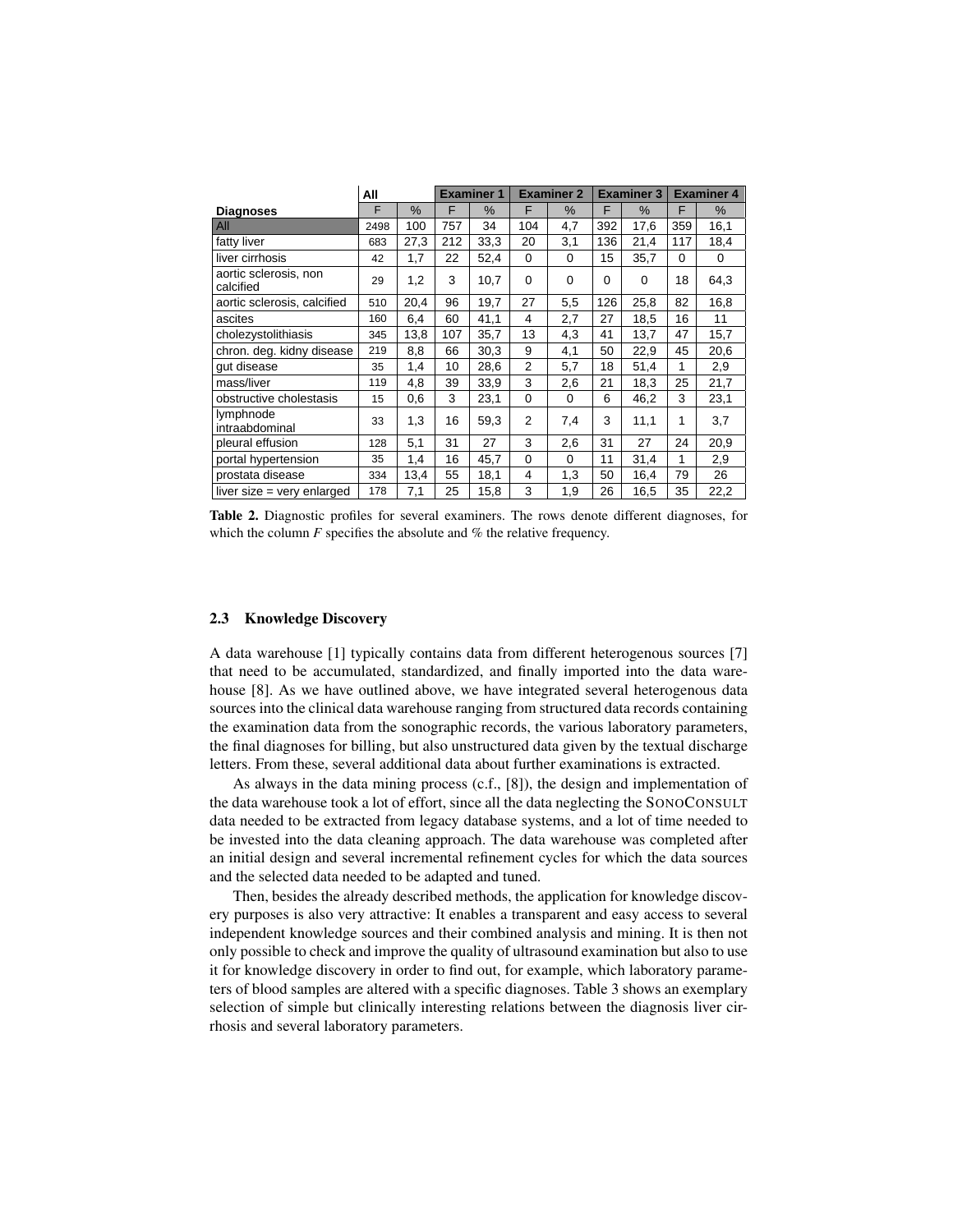| Subgroup<br><b>Size</b> | True<br>Positive | False<br>Positive | Laboratory<br>Parameter<br>(Subgroup) | Population<br>(Defined<br>Population) | Relative<br>Gain | Significance<br>Level (P) |
|-------------------------|------------------|-------------------|---------------------------------------|---------------------------------------|------------------|---------------------------|
| 761                     | 63               | 698               | total-Bilirubin=HH                    | 4304                                  | 3,11             | < 0.0000001               |
| 769                     | 64               | 705               | Cholinesterase=L                      | 3542                                  | 2,53             | < 0.0000001               |
| 415                     | 39               | 376               | Quick=L                               | 4199                                  | 3.56             | < 0.0000001               |
| 966                     | 53               | 913               | GOT (ASAT)=HH                         | 4287                                  | 1.71             | < 0.0000001               |
| 18                      | 6                | 12                | Cholesterol=LL                        | 3866                                  | 15.03            | < 0.0000001               |
| 887                     | 44               | 843               | Alk. Phosphatase=H                    | 4359                                  | 1.46             | 0.000000000006            |
| 481                     | 30               | 451               | Albumin=L                             | 4315                                  | 2.07             | 0,000000000008            |
| 40                      | ⇁                | 33                | $HbA1c=LL$                            | 2138                                  | 8.51             | 0,000000000012            |
| 335                     | 21               | 314               | Albumin=LL                            | 4315                                  | 2.08             | 0.000000017016            |

 $\blacksquare$ Table 3. Exemplary clinically interesting subgroups for liver cirrhosis and various laboratory parameters.

The results shown in Table 3 indicate, for example, a reduced synthetic efficacy bumin are all significantly reduced whereas the parameters indicating cell loss, e.g. Figure 2.1 Since the absolute frequencies are quite low in some cases, we plan to repeat this of the liver, e.g. decreased cholinesterase, reduces blood clotting (Quick/INR); also al-GOT and alk. phosphatase are increased. The discovered relations are highly signifianalysis using a larger number of cases in order to increase its statistical power further.

### **Conclusion + References**  3 Discussion

and applicability for the sketched scenario. The validation of solutions for system evaluation already shows a high share of correct diagnoses. However, due to the highly subjective documentation procedure of the input diagnoses, we also suspect a dependency on the experience of the examiner. If the results of the examiner profiling study are only attributable to this specific issue, or if they depend on other confounding factors, for example, different patient distributions due to different departments needs to First results of the application of the presented approach demonstrate its effectiveness be clarified using a larger number of cases.

Aranned using a larger hanneer or eases.<br>The main advantage of the data mining approach using a data warehouse compared Internation transfer and manual validation approach is its cost-effectiveness, ease of use, and potentially to the manual vandation approach is its cost criceaveness, ease of ase, and potentially continous application throughout the life-cycle of the intelligent system. Ultimately, eshander approach an original the me system of the intempent system. Standardy, it can be automated and can provide important feedback to certain types of user, for example, inexperienced examiners. Then, the quality of the documentation and of the b. B. Champion Communication Champion Champion Champion Champion Champion Champion Champion Champion Champion Champion Champion Champion Champion Champion Champion Champion Champion Champion Champion Champion Champion Cham

As we have seen, a further attractive application is given by (semi-automatic) knowledge discovery, after the necessary data has been acquired and has been integrated into the data warehouse. Thus, the data warehouse serves as a multifunctional tool for an integrated approach from knowledge acquisition, quality control, monitoring, and further knowledge discovery.